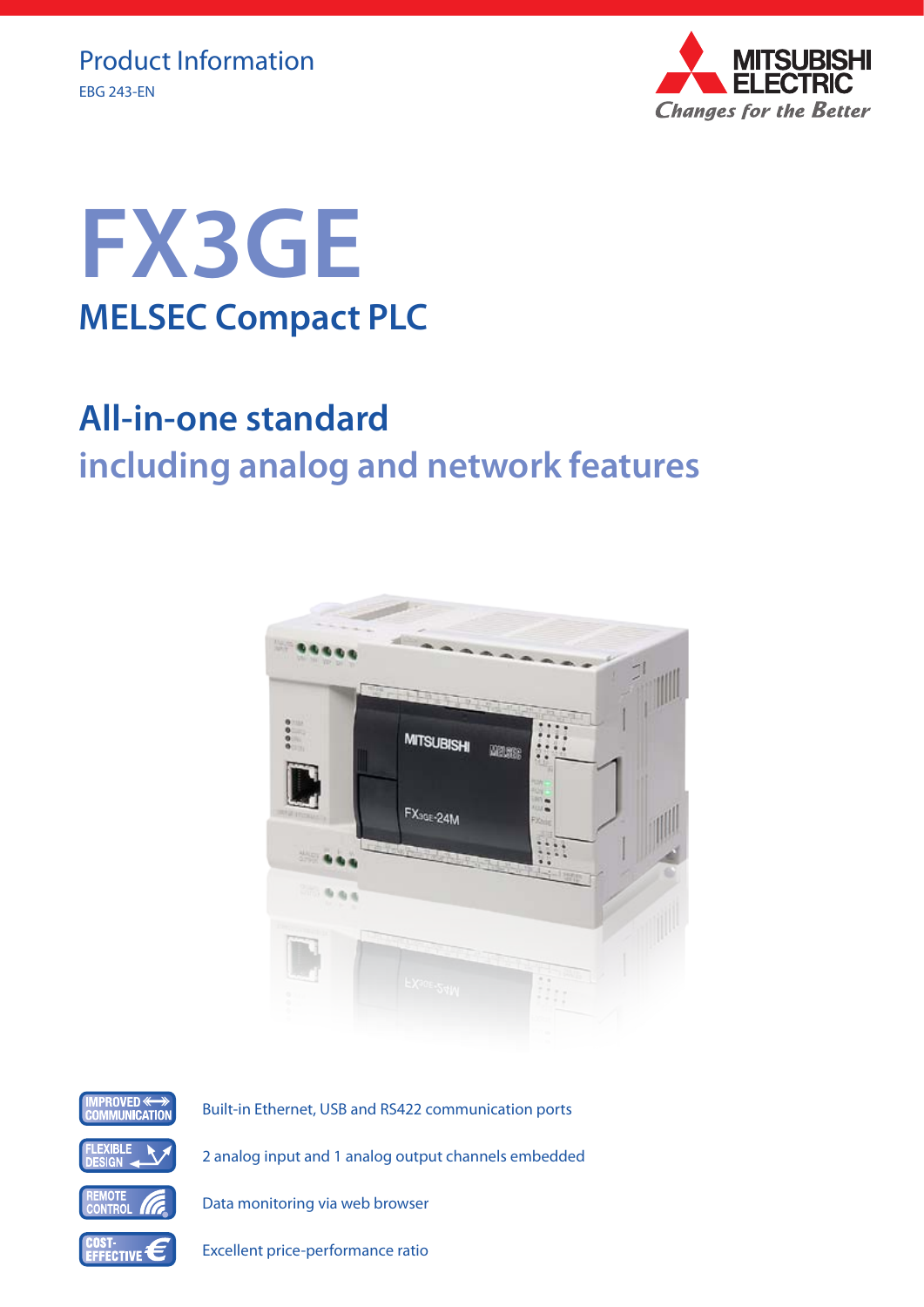#### MELSEC FX3GE Series

# **The versatile compact PLC**



Flow control application in the food industry



Built-in Ethernet port



Mitsubishi Electric Corporation Himeji Works is a factory certified for ISO14001<br>(standards for environmental management systems) and ISO9001(standards for



### **The FX3GE sets new standards**

The FX3GE Series is the most versatile compact PLC from Mitsubishi Electric and introduces yet another top model to the FX3 range. In addition to the powerful functions of the FX3G series, the FX3GE also boasts integral analog inputs/outputs and Ethernet connectivity. Other features include an RS422 interface and a USB programming port. The FX3GE therefore sets new class standards for compact PLCs; it provides excellent value for money, and is ideally suited for many applications. Typical fields of use include the foodstuffs industry, processing machines, packaging technology, pumps and refrigeration systems.



Monitoring via web interface

## **More functionality**

For processing analog values, the FX3GE comes as standard with two analog inputs and one analog output, each having a resolution of 12 bits (0–4000). The FX3GE also features an Ethernet port with a transmission rate of 100/10 Mbit/s. The Ethernet port is ideal for programming and monitoring and for making online modifications. It also enables the unit to be connected to graphical operating panels (HMI), such as Mitsubishi Electric's GOT Series. With this Ethernet port, the FX3GE also provides a facility for monitoring process values using a web browser. The PLC can therefore be maintained and monitored regardless of where the FX3GE is installed. Appropriate access rights can be assigned using different password levels.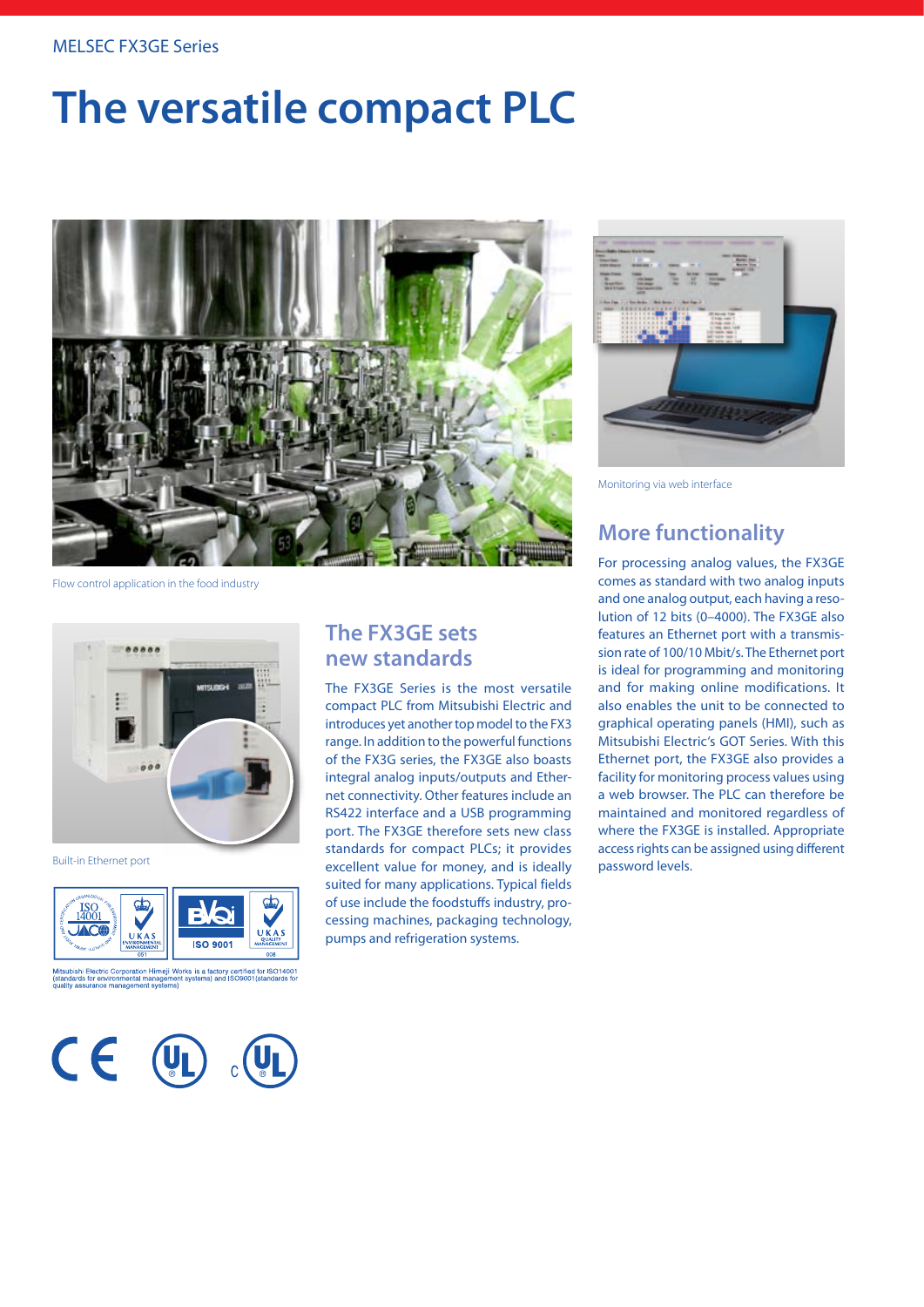#### MELSEC FX3GE Series



Smooth production control required for wood cutting machines



Analog data management for injection molding machines



Label printing machines with network functionality

## **Flexible expansion options**

FX3GE base units are available with 24 or 40 inputs/outputs and can be easily expanded. The simplest way of expanding the units is by means of digital or analog expansion adapters or communications adapters which can be fitted directly to the controller. These adapters are extremely easy to fit in the base unit and provide a cost-effective means of achieving additional capacity without taking up more space.

Almost all expansion units for the FX3G, FX3U and FX2N can be used. Expansion modules can be fitted to the right of the controller, and adapter modules from the FX3U range can be connected to the left of the PLC. Analog signals and signals from temperature sensors can be measured straightforwardly and quickly with the help of these adapter modules.

### **Extensive communications options**

The FX3GE provides a number of options for communication and connection to various networks. As well as the integral Ethernet interface, the FX3GE supports standard serial communications solutions via RS422.



Various expansion and communications options

Furthermore, all open networks commonly used in the automation industry, such as CC-Link, CANopen or Profibus DP, can be accommodated by means of appropriate expansion options. A PC or notebook can be conveniently connected using the integral USB port, thus enabling programs to be transmitted and monitored at high speed.